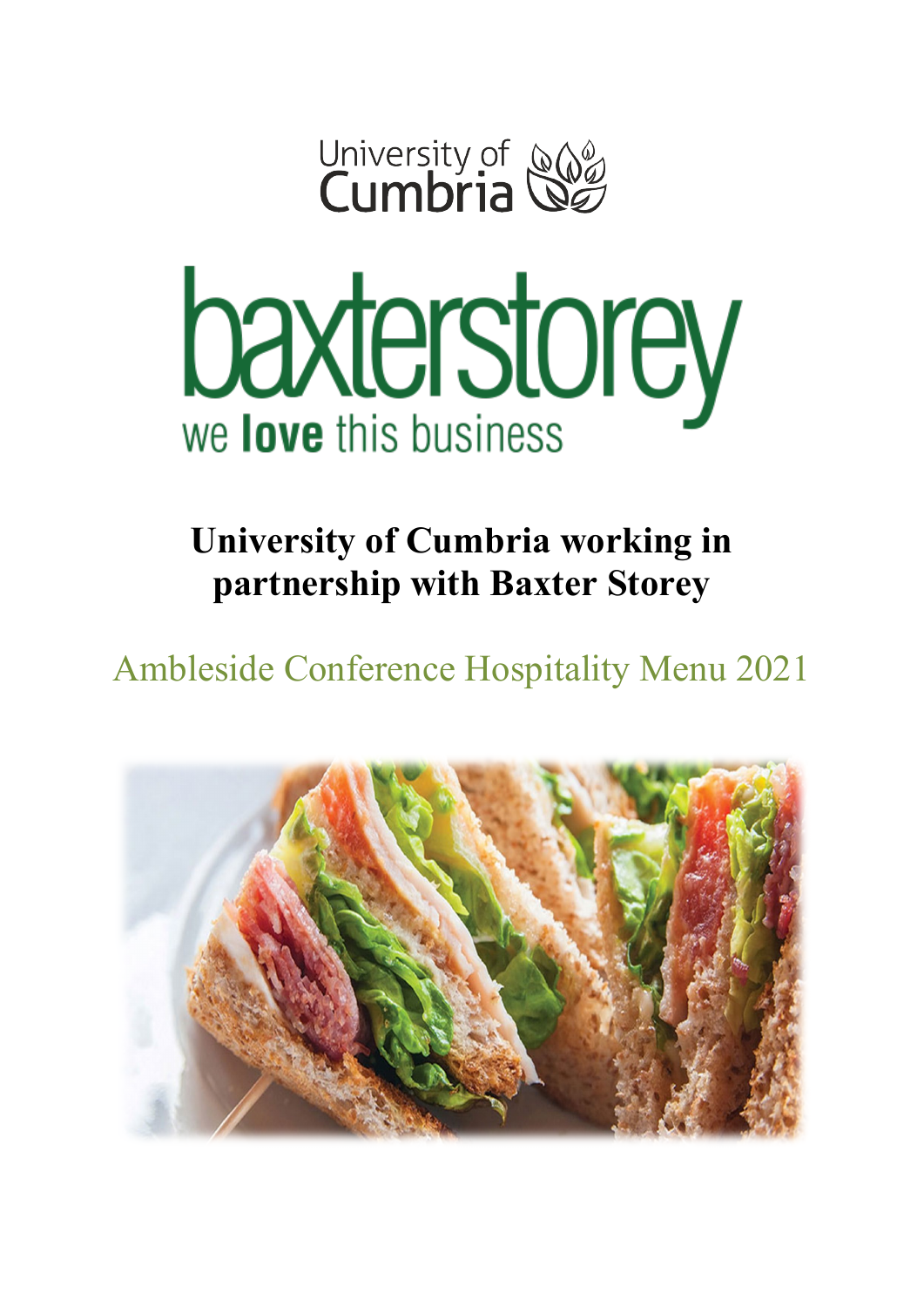# **Introduction**

The University of Cumbria working in partnership with Baxter Storey aim to provide the very best service for all our guests and are happy to accommodate any hospitality needs you might have.

The Head Chef and the team have created a bespoke range of hospitality for all tastes and budgets. We are committed to responsible sourcing of seasonal and local produce, with all dishes prepared on campus with passion and flair.

Baxter Storey's hospitality team is dedicated to ensuring that all your catering needs are met in a timely and professional manner.

## **Prices**

Prices are valid until 31st December 2021

## **Special Diets**

We can accommodate special dietary requirements, provided they are communicated at the time of booking.

## **Allergies**

Traces of nuts may be found in some of our products. If you have any allergy concerns, please do not hesitate to contact a member of our team. All of our products are subject to availability and seasonality.

### **Additional information**

Vegetarian options are denoted with (v)

All our tea, coffee and sugar is Fairtrade.

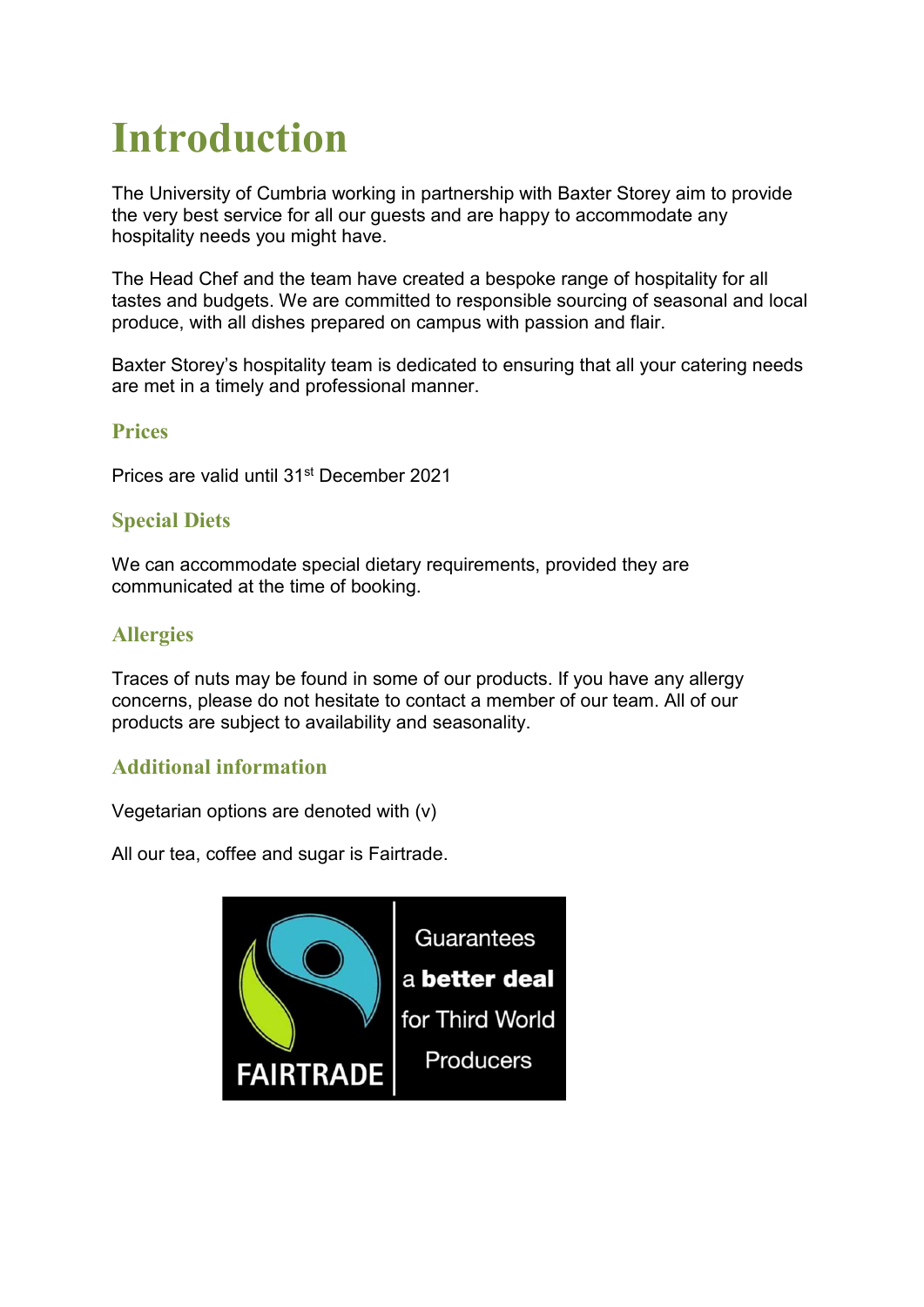## **Hot Beverages**

Beverage trays are price per person

### **Beverage tray 1**

Tea, freshly brewed coffee, hot chocolate and a selection of fruit teas. **£1.95**

## **Beverage tray 2**

Tea, freshly brewed coffee, hot chocolate and a selection of fruit teas Served with a selection of 'hand baked' biscuits. **£2.50**

## **Beverage tray 3**

Tea, a selection of fruit tea, freshly brewed coffee and hot chocolate, Served with a selection of mini Danish pastries. **£3.40**

## **Beverage tray 4**

Tea, freshly brewed coffee, hot chocolate and a selection of fruit teas, accompanied by a delicious cake.

**£3.95**

## **Cold Beverages**

## **Harrogate mineral water**

1ltr still or sparkling – suitable for 5 people **£1.95**

**Harrogate mineral water**

500ml – suitable for 1 person **£1.20**

### **Selection of chilled bottled drinks**

500ml - Diet Coke, Coke, Fanta Orange, Fanta Lemon and Coke Zero **£2.20**

**Fairtrade Juice**  500ml - Orange or Apple **£3.50**

**Juice of Jug** Orange, Cranberry and Apple. 1ltr – suitable for 5 people. **£4.99**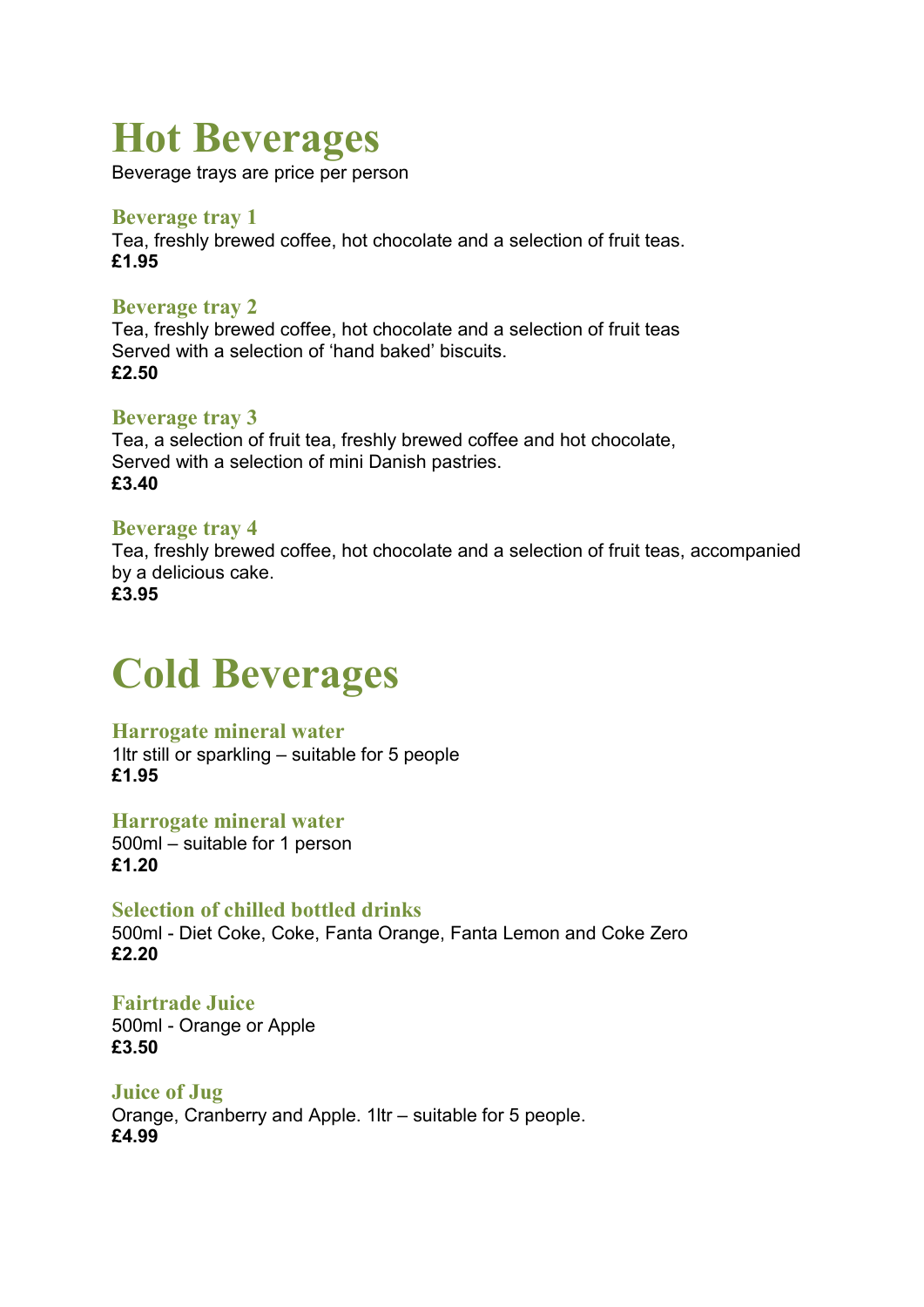## **Working Breakfasts**

### **Red Tractor bacon bap**

3 slices of crispy Red Tractor back bacon in a floured bap **£3.99**

#### **Pork sausage Bap**

3 pork sausages in a buttered floured bap **£3.99**

### **Vegetarian sausage bap**

3 Quorn sausages in a buttered floured bap (*v)* **£3.99**

All individually wrapped and served with tomato and brown sauce sachets

### **The Bakers Breakfast**

Warm butter croissants *(v)* Mini Danish pastries *(v)* Fruit conserves Crusty white and wholemeal Petit Pans Freshly brewed tea and coffee Selection of fruit juices **£6.99**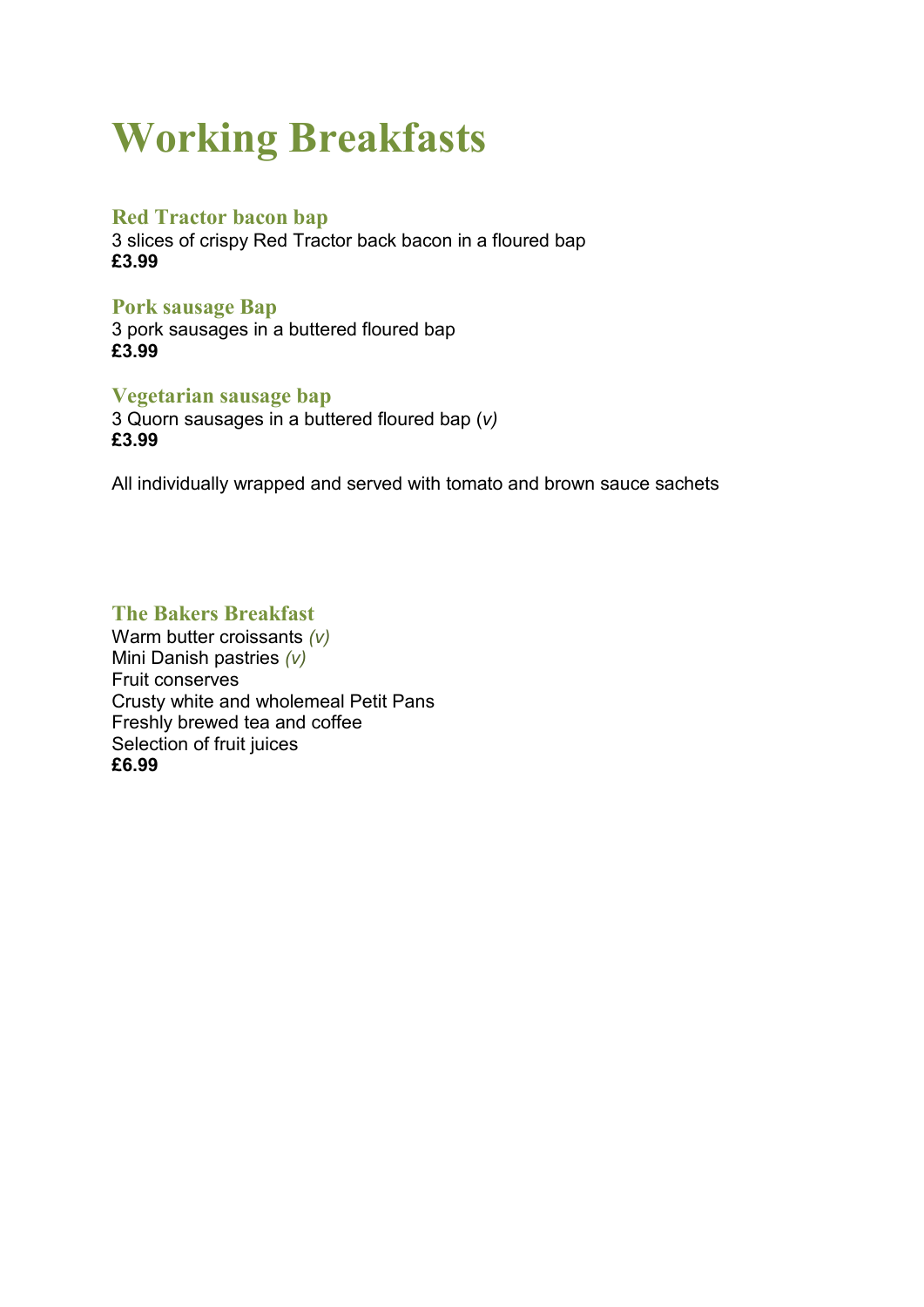## **Working Lunches**

All our working lunches can be supplied entirely gluten free or vegetarian on request.

## **Sandwich Lunch 1**

## **(Minimum of 6 people)**

Selection of freshly made sandwiches to include; prepared meat, fish and vegetarian sandwiches. Our bread will include thick cut white and granary (One and a quarter round per person).

Served with crisps, a fresh fruit bowl and a selection of cakes. **£6.99**

## **Sandwich Lunch 2**

## **(Minimum of 6 people)**

Selection of freshly made sandwiches to include; prepared meat, fish and vegetarian sandwiches. Our bread will include thick cut white, granary tortilla wraps and mini rolls (One round per person).

Served with crisps, Chicken skewers, a fresh fruit bowl and selection of cakes. **£10.50**

## **Soup and Sandwich**

### **(Minimum of 10 people)**

Served in a vacuum flask with crockery bowls Homemade soup *(v)* (*gluten and dairy free*) Served with seasoned herbed croutons.

Selection of freshly made sandwiches to include; prepared meat, fish and vegetarian sandwiches. Our bread will include thick cut white and granary. **£8.50**

### **Packed lunches to go!**

Bespoke packed lunches to suit your requirements, **From £8.75**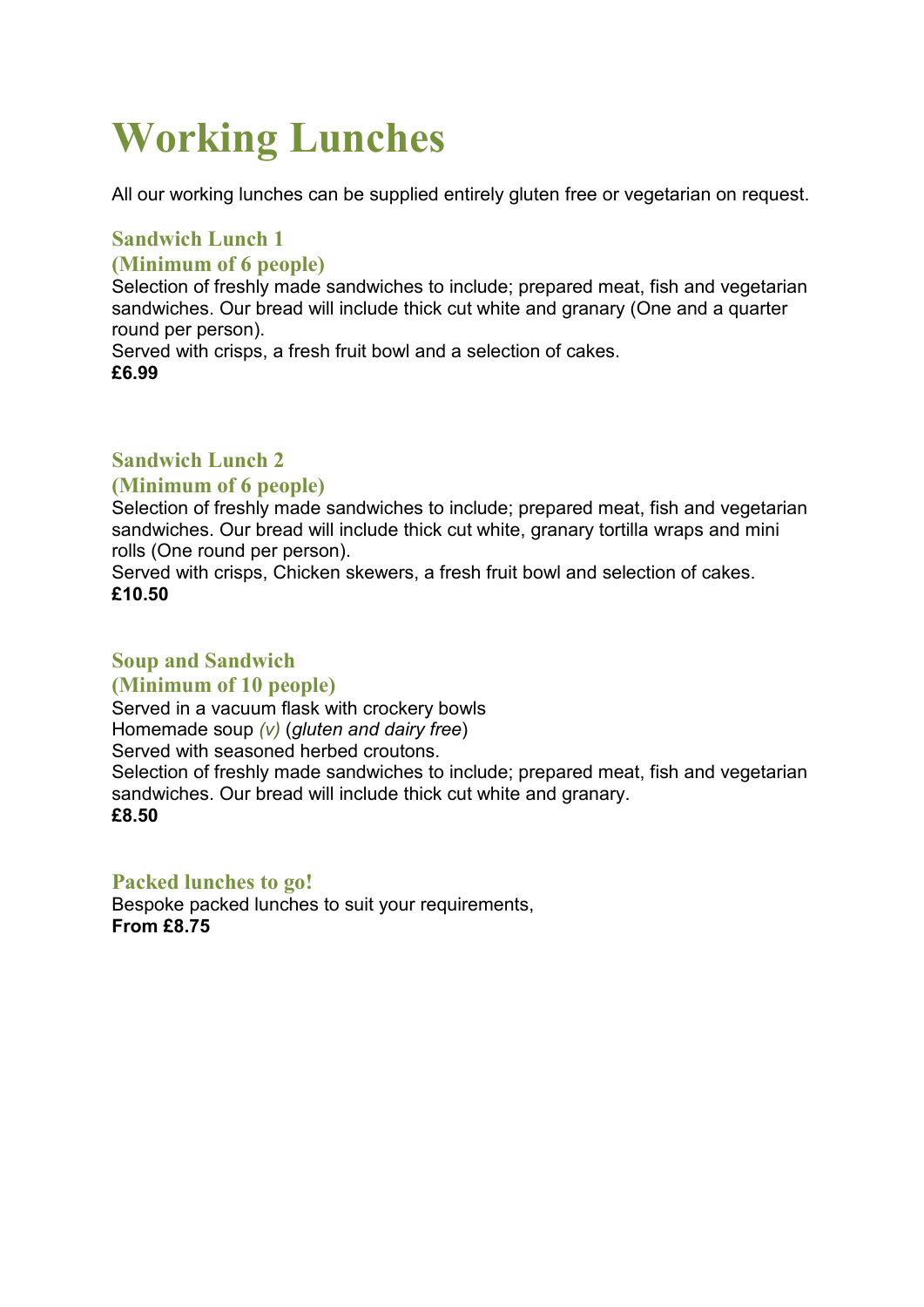## **Buffets**

## **Finger Buffet (Minimum of ten people)**

Chef's selection of sandwiches *(v)* Sticky chicken yakatori Tomato & cheese bruschetta *(v)* Filo King prawns with sweet chilli sauce Dim sum selection *(v)* Mini Scotch pie Mini dessert selection **£12.50**

## **Beef or Meat Free Chilli Bowl**

A slow cooked beef and/or meat free chilli served on a bed of nachos, topped with lashings of cheese, soured cream & guacamole. Add Jalapenos if you dare! **£10.50**

## **Curry Club - Your Way**

Choose from our favourite curry selection (chicken, beef or meat free – you decide)

- Tikka
- Jalfrezi
- Korma
- Madras

All served with pilau rice, naan bread, poppadum and mango chutney. **£10.50**

## **BBQ**

100% Beef burger in Brioche bun with fairground onions Spicy Bean burger with tangy salsa Traditional/Vegetable sausage Hot Dog with ultimate BBQ Sauce Selection of salads Assorted pickles and chutneys Hand Cooked crisps **£12.50**

## **Cold Meat Buffet**

Poached Salmon with Caper and Olive Mayo Dinner Roll Selection Honey Roast Cumbrian Ham Tomato and Fresh Basil Pesto Pasta Salad Rainbow Slaw and mixed Salad selection **£16.50**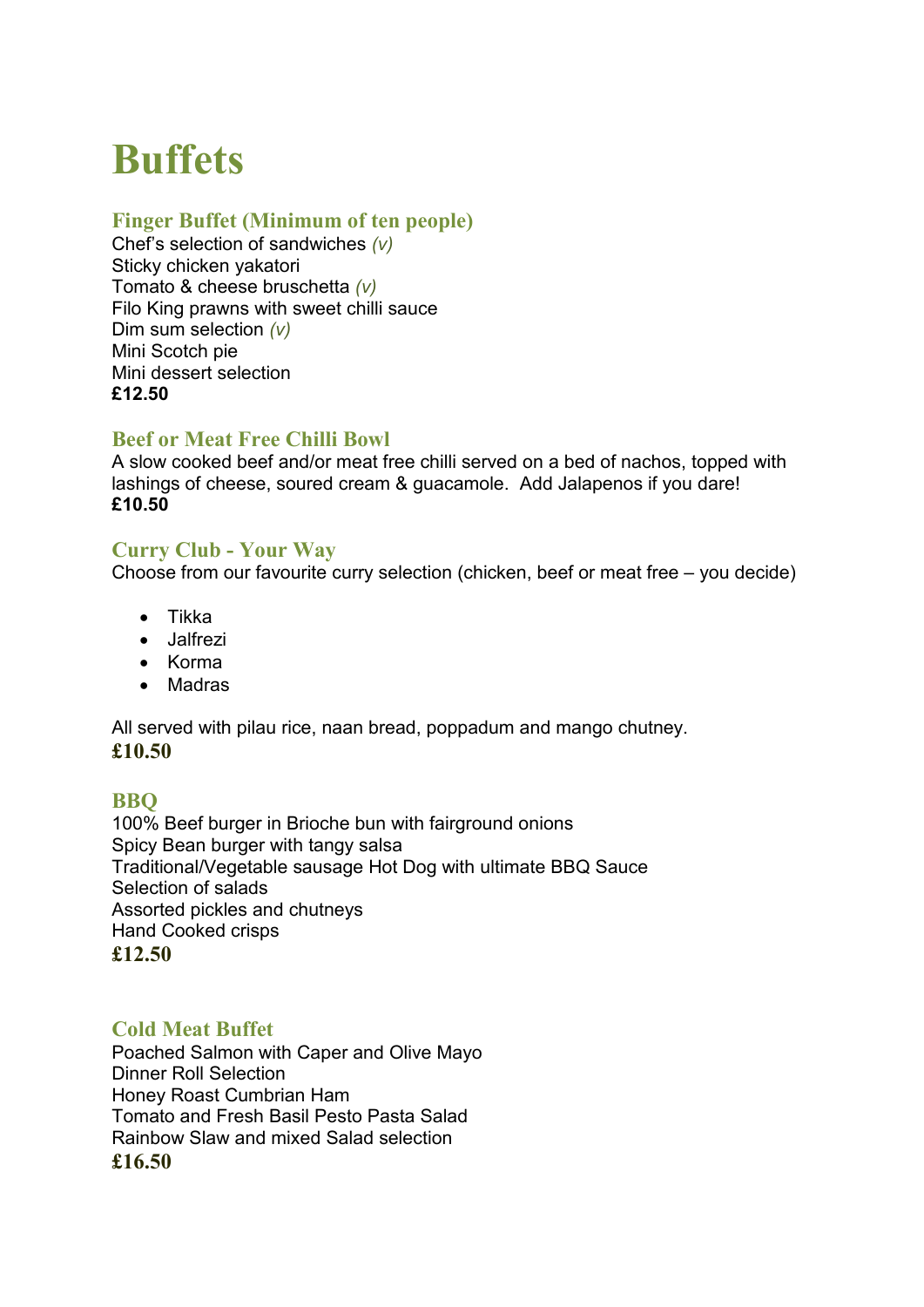## **Something Sweet**

### **Selection of Traybakes**

Selection of mouth-watering homemade cakes. **£2.75 per person**

### **Scone Cream and Jam**

Freshly baked from our recipe book `Butter Wouldn't Melt` filled with strawberry jam and topped with vanilla cream. **£2.99 per person**

#### **Afternoon tea**

Chefs' selection of freshly prepared sandwiches Fresh scone with butter, jam and cream Miniature homemade cakes and pastries Served with freshly brewed tea and coffee **£11.99 per person**